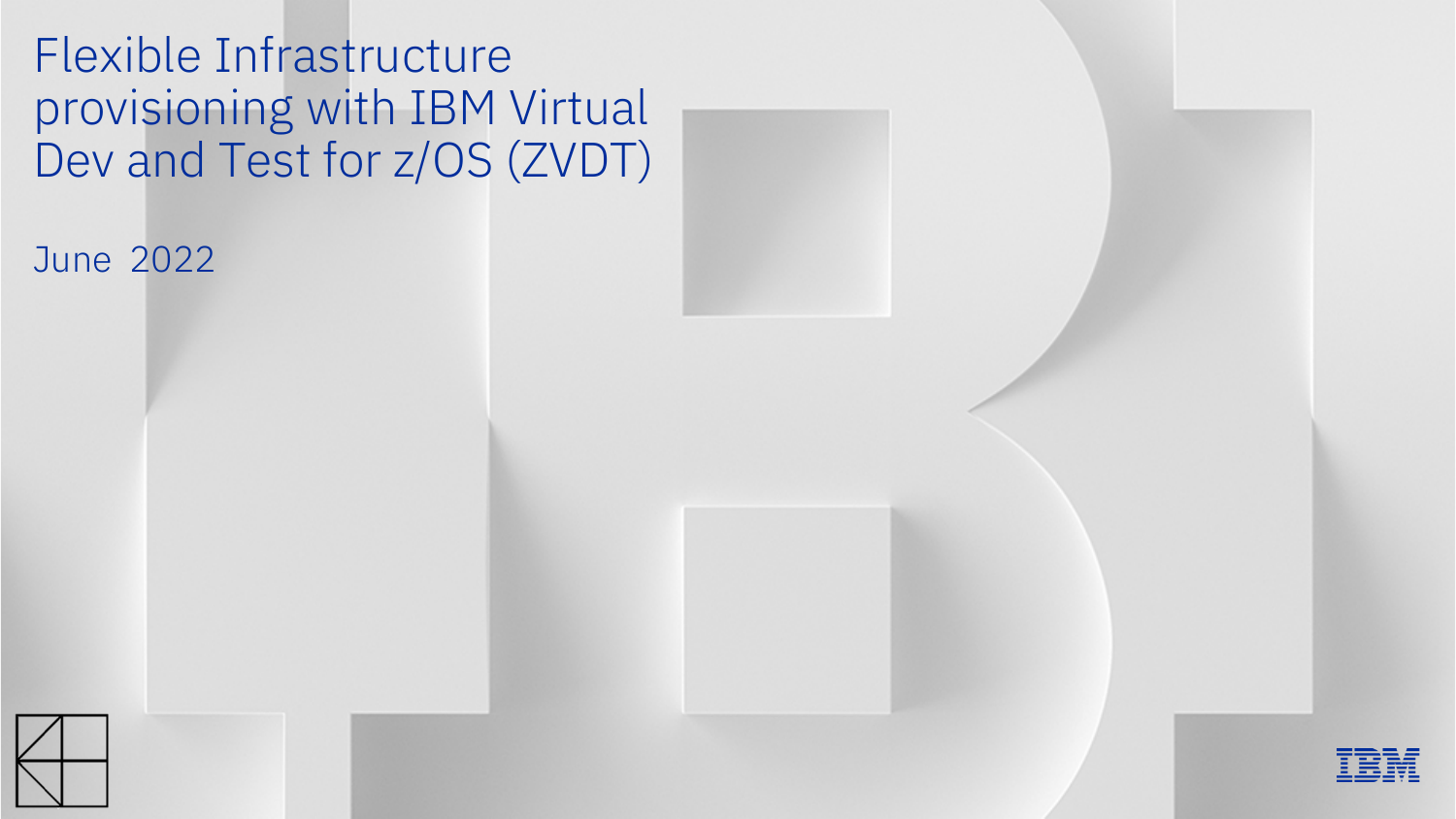# Challenges for z/OS development organizations



### Lack of test automation

Manual testing is slow and inefficient and error prone

### Defects found late in the test cycle

Cost to fix increases exponentially the later in the test cycle



### Environment dependency



Shared test environments can cause delays across dev teams as they compete for exclusive access to resources



### Lack of comprehensive tool to test z/OS® Hybrid Applications

Different tools, disjoint teams to drive complex hybrid tests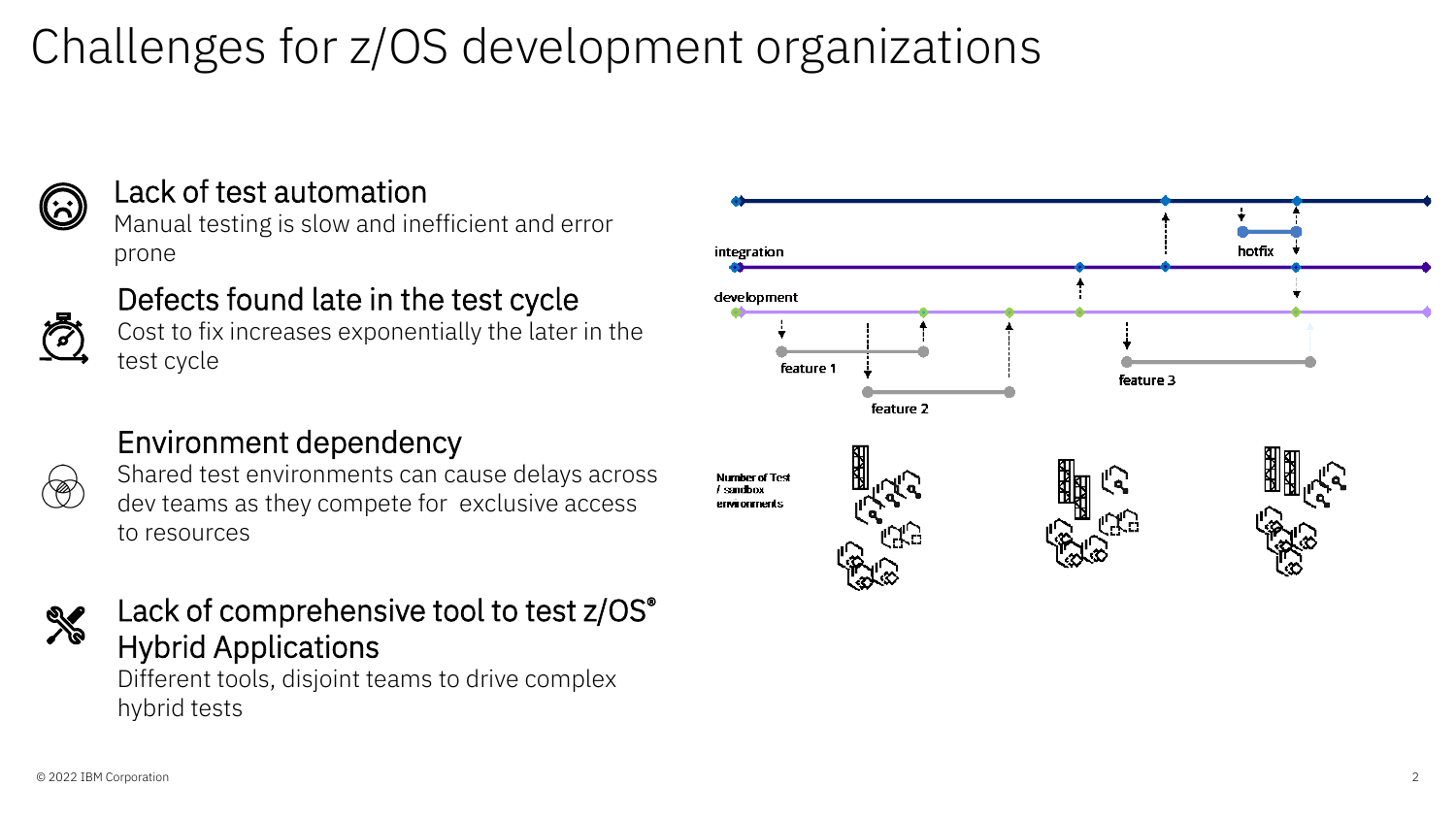# Virtual Development and Test Environment for z/OS



33%

of developers see a lack of skills or resource allocation inhibiting their productivity<sup>1</sup> 36%

3rd

of developers view a lack of collaboration between development and IT operations as inhibiting their productivity3

year in a row, a majority of Gitlab survey takers resoundingly pointed to testing as the area most likely to cause delays<sup>2</sup>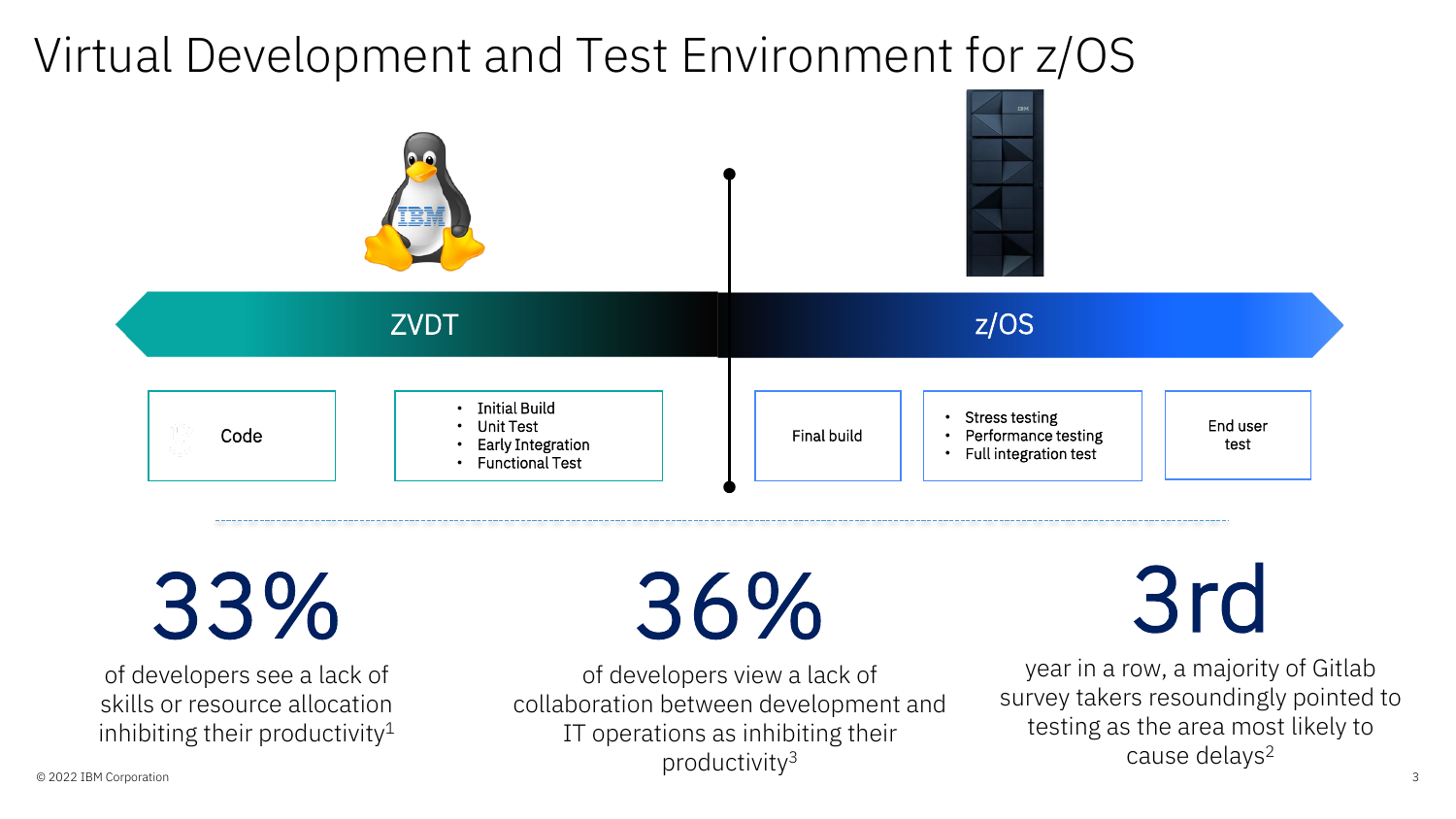## IBM Virtual Dev and Test for z/OS (ZVDT) Unique Value

Enterprise requires development and test infrastructure to be on-premises

Need of a higher level of performance compared with ZD&T solution

Mainframe team prefers to keep direct control and management of the solution infrastructure on IBM Z® hardware

Capacity-based perpetual and term licensing

Colocation with Dev LPAR simplifies the creation and maintenance of z/OS images

#### Accelerates Application Development and Test

- Work in parallel vs serially
- Each developers can have their own z/OS Dev/Test environment

#### Better product quality and quicker time to market

- Shift Left testing: Better test coverage earlier in the cycle
- Enable developers to use testing resources on their own schedules

#### Adapt to changing business requirements

- z/OS on Linux® on IBM Z that can be virtualized and offers to developers a sandbox for prototyping and Version to Version migration
- Internal employee education and training

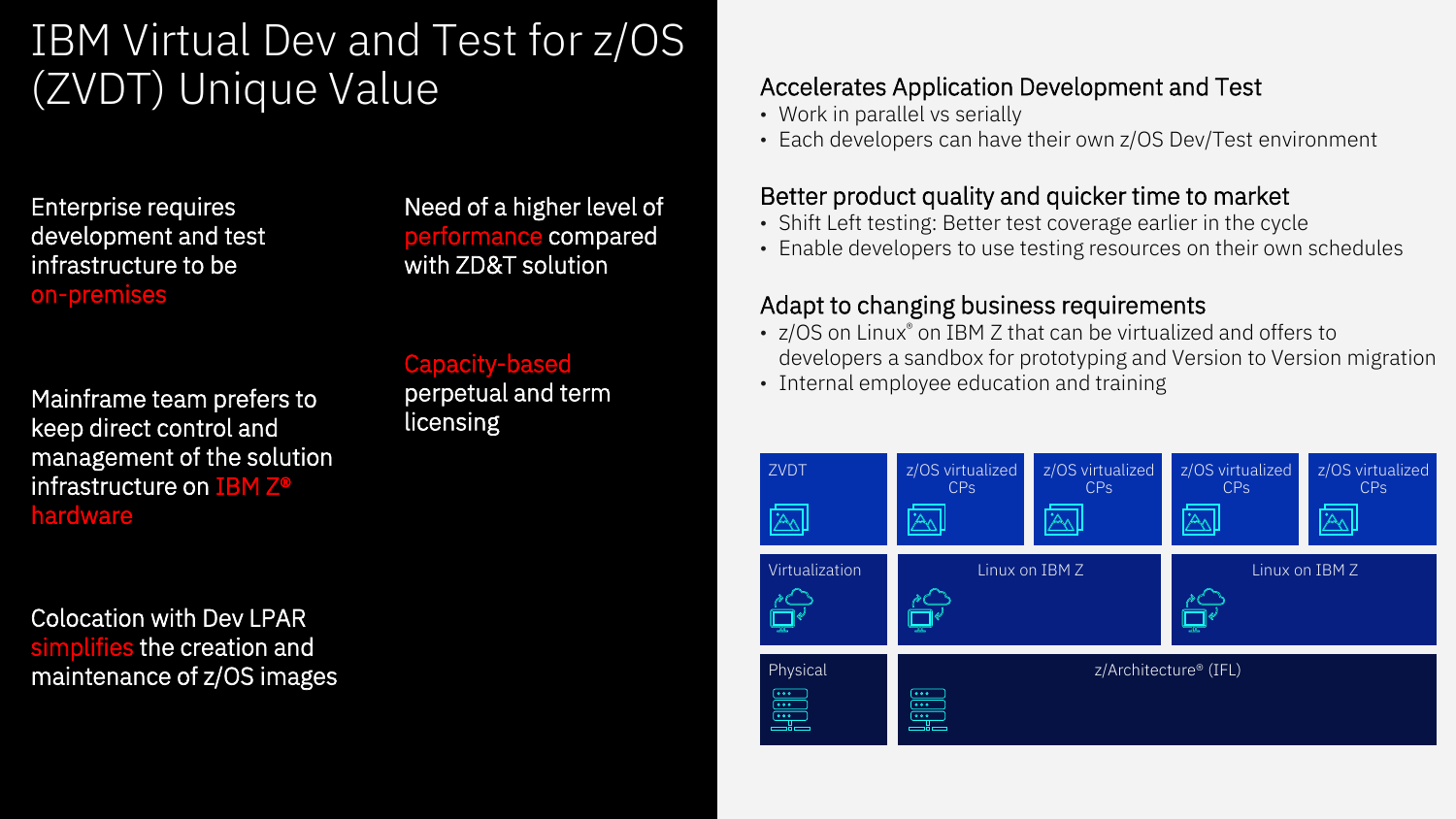

Drive z/OS software to production faster using Linux on IBM Z

Client using either ZD&T or on-premises LPAR for development

Client needs faster environment because of need to use Java components

Developers need to do continuous early testing to improve software quality and discover problems earlier







Client faced with z/OS capacity issues can now use their IFLs to develop and test z/OS applications

Java™ components or applications are required

Client can leverage and control onpremises instances

DevOps Agility, Performance, and Improved Software Quality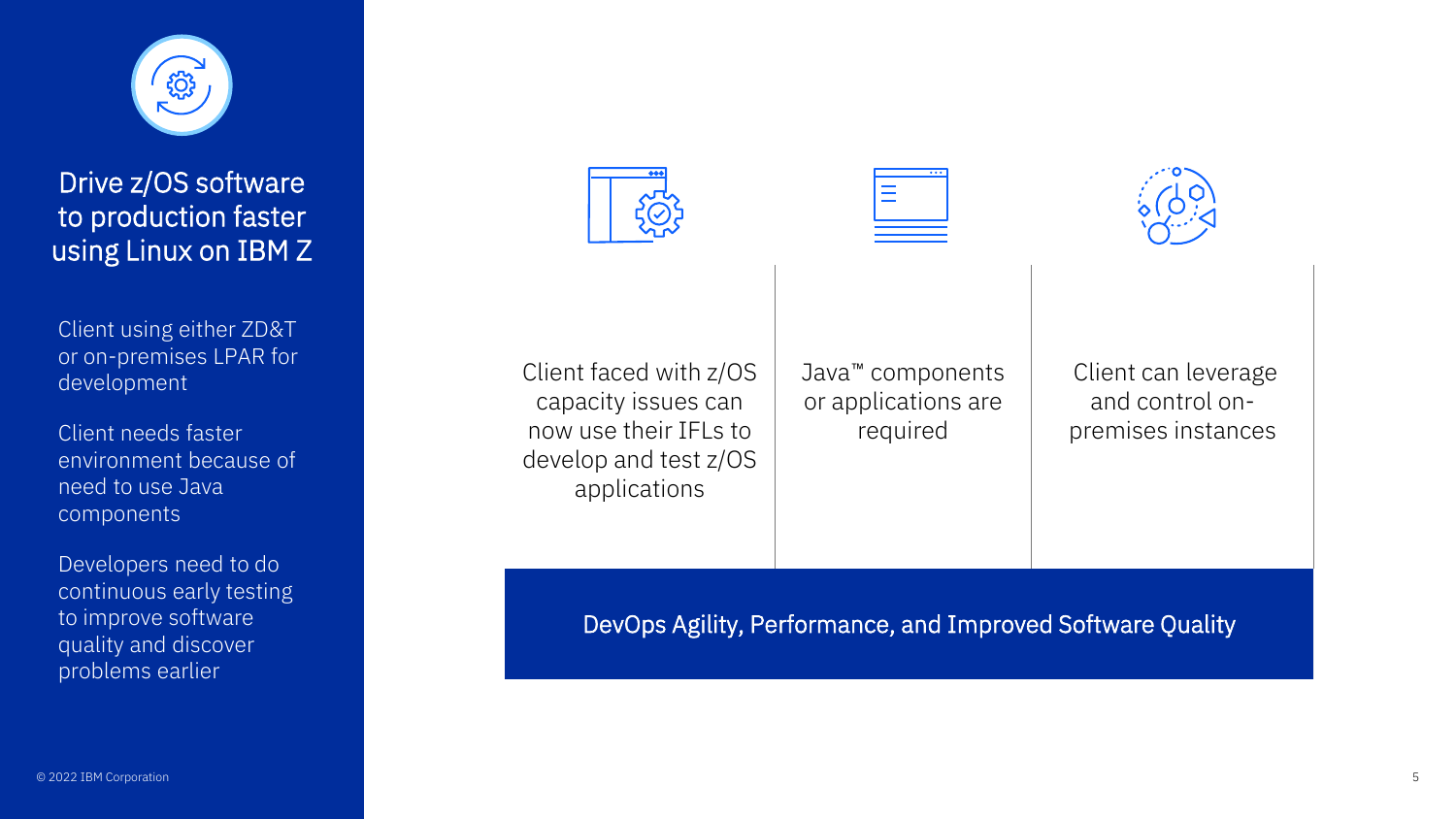

Hybrid z/OS Test **Environment** 

Client needs an on-prem test environment easily provisioned

Environment needs to be isolated and easily spun up/deleted

Client needs a test environment closest to the data

Need an easy way to ensure that current images of software have been tested.







Secure controlled onpremises access

Removes developer barriers to rapid testing

Test Java and COBOL applications in same highly performant environment

DevOps Agility and Improved Software Quality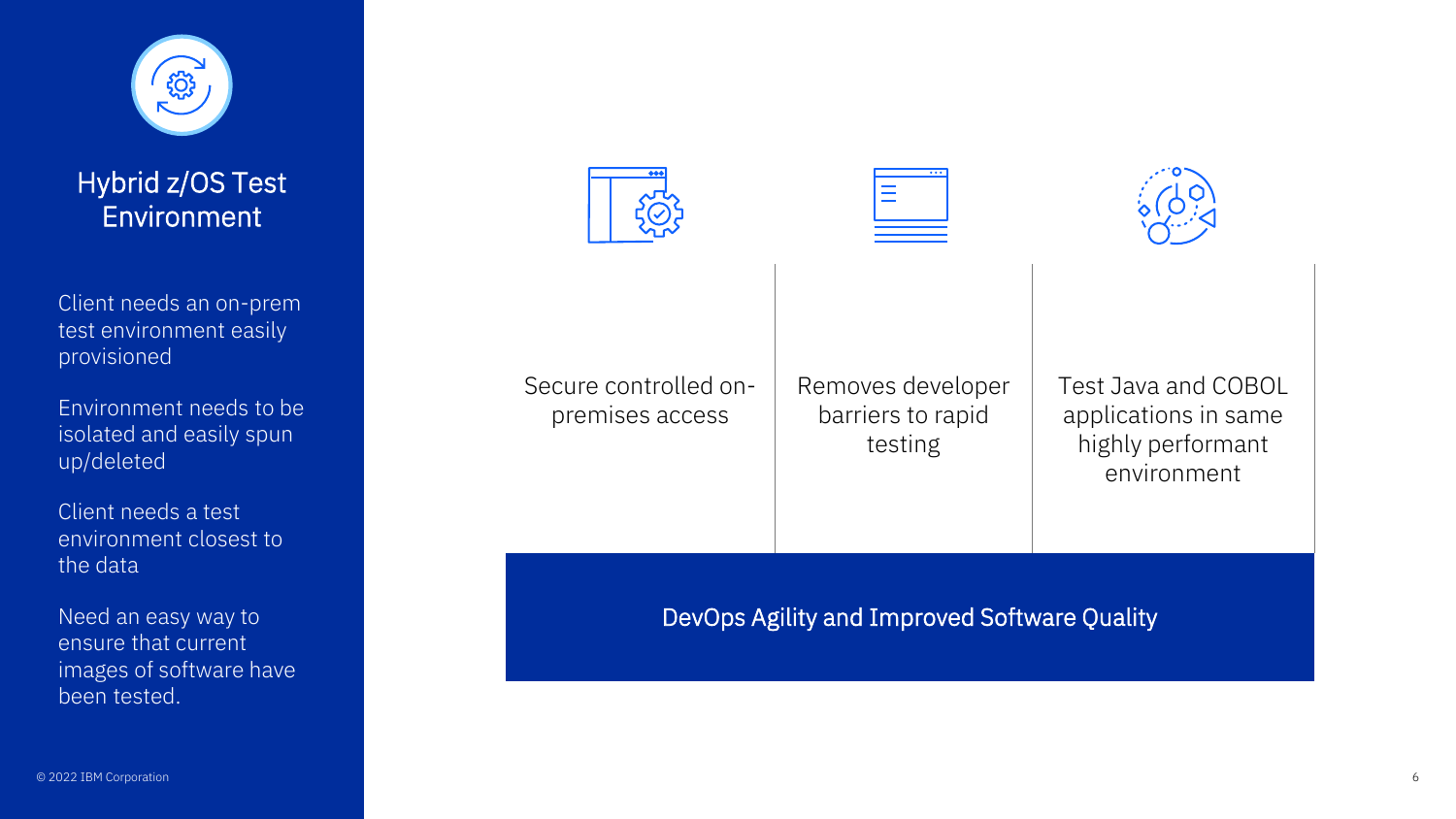

Education of New z/OS Developers

Employee education in an indestructible, high fidelity, easy to use environment







Sandbox to learn z/OS, middleware and DevOps tools without barriers

Leverage distributed development skills

z/OS software beta or version upgrade testing

DevOps Agility and Talent optimization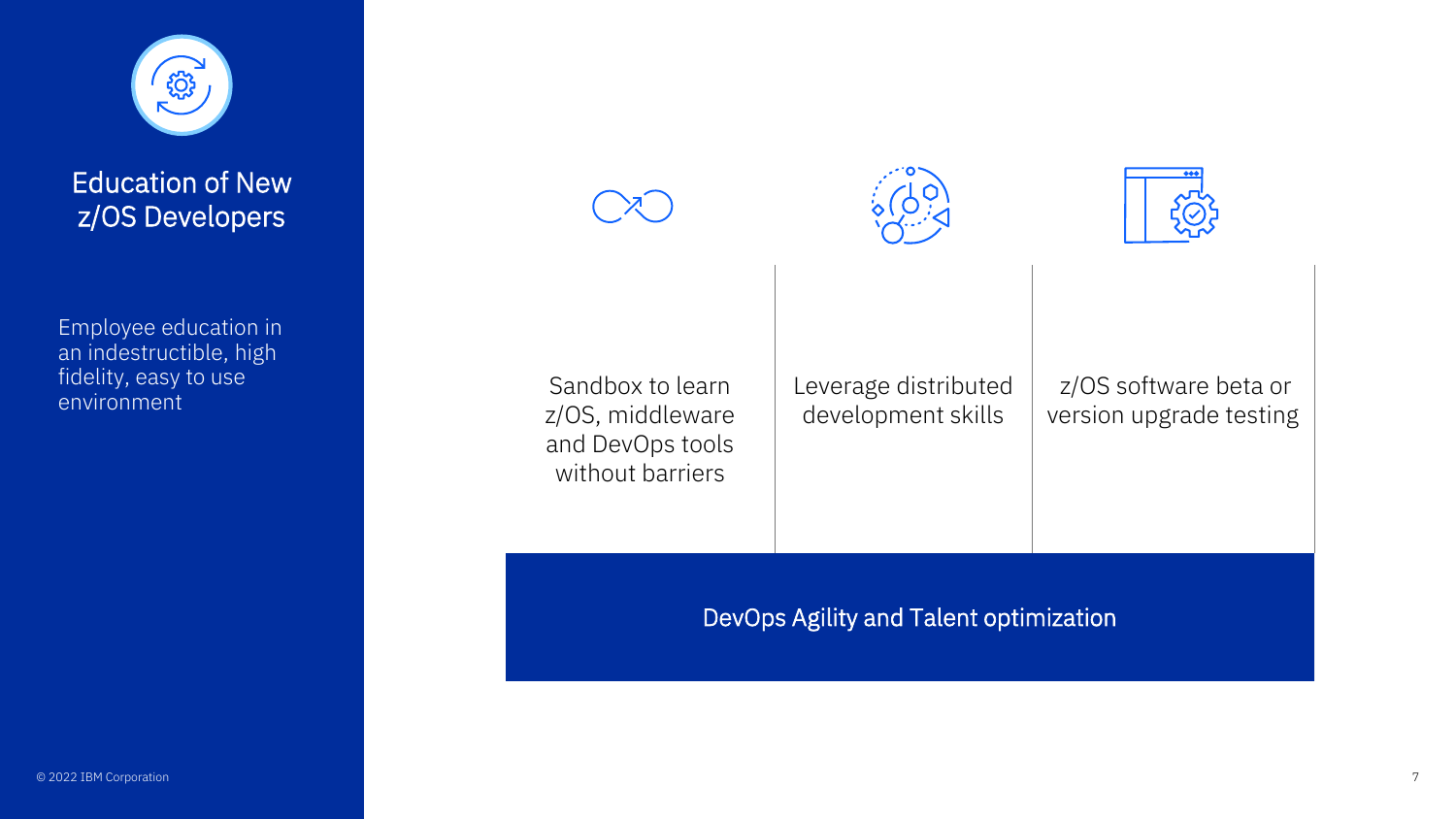

Custom Images for ISVs/Solution or Service Providers

Client wants to provide testing or infrastructure services to end users

Client wants to conduct PoCs with licenses they own

Client wants to use environments for testing own services and offerings







Client owns zSW licenses and wants to use ZVDT to augment their development and test capacity

SI building service using our infrastructure and tooling to demo what they have built for their end-user

Client doesn't own any licenses but wants to test their applications with new software levels

DevOps Agility, Security, Ecosystem expansion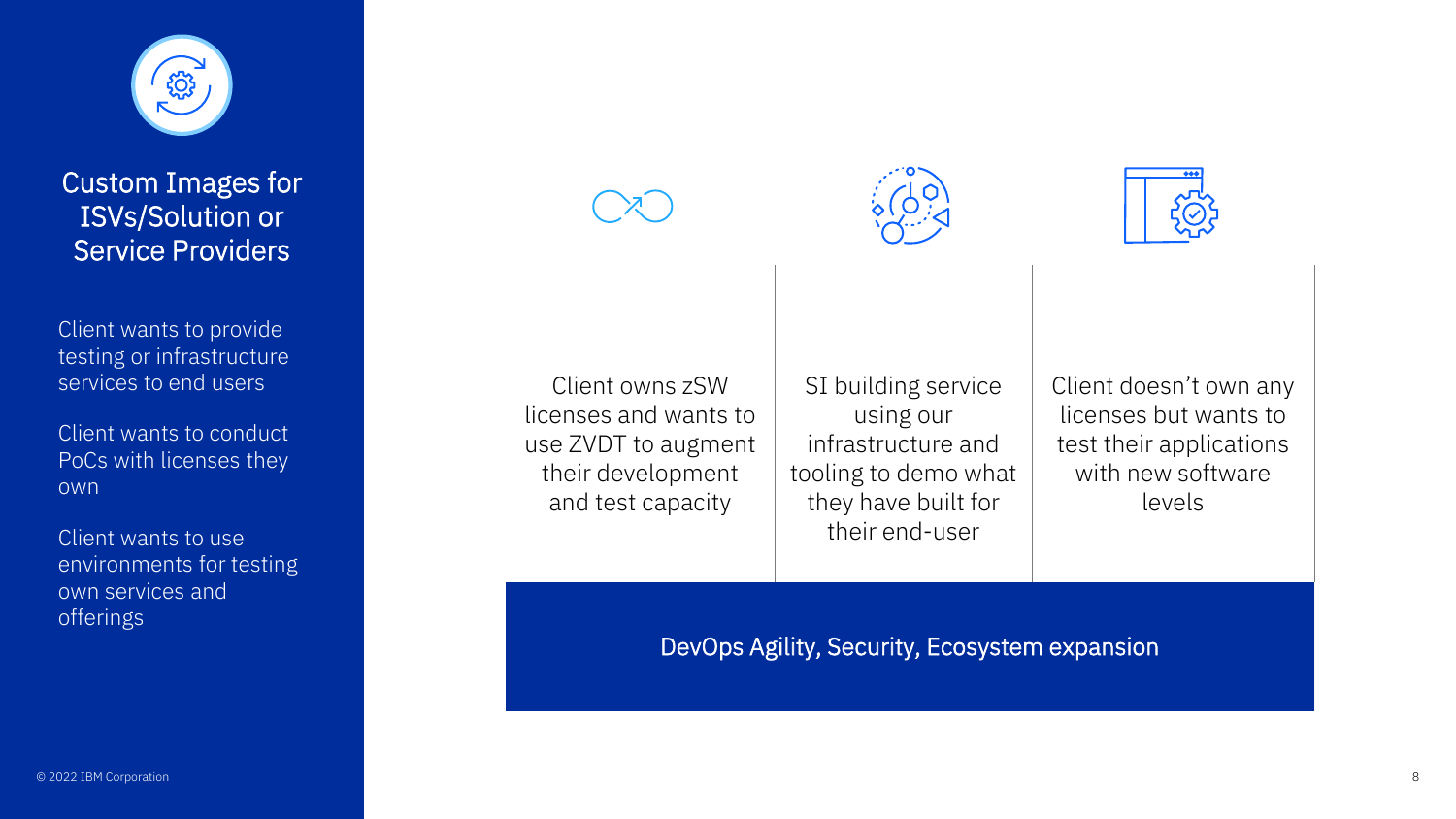Next steps to optimizing your flexible infrastructure



#### Product Resources

[ZVDT product page](https://www.ibm.com/products/virtual-dev-and-test-z_OS)

[Tech Docs](https://www.ibm.com/docs/en/zvdt/1.0.0)

**Communities** 

[IBM Z Automated Testing Community](https://community.ibm.com/community/user/ibmz-and-linuxone/groups/topic-home/blog-entries?communitykey=6827d4d1-9d33-45b1-9f53-95bda0ff83d1)

Additional provisioning portfolio

[Z Development and Test Environment](https://www.ibm.com/products/z-development-test-environment)

Wazi [Sandbox](https://www.ibm.com/products/z-and-cloud-modernization-stack)

Wazi [as a Service](http://www.ibm.com/cloud/wazi-as-a-service)